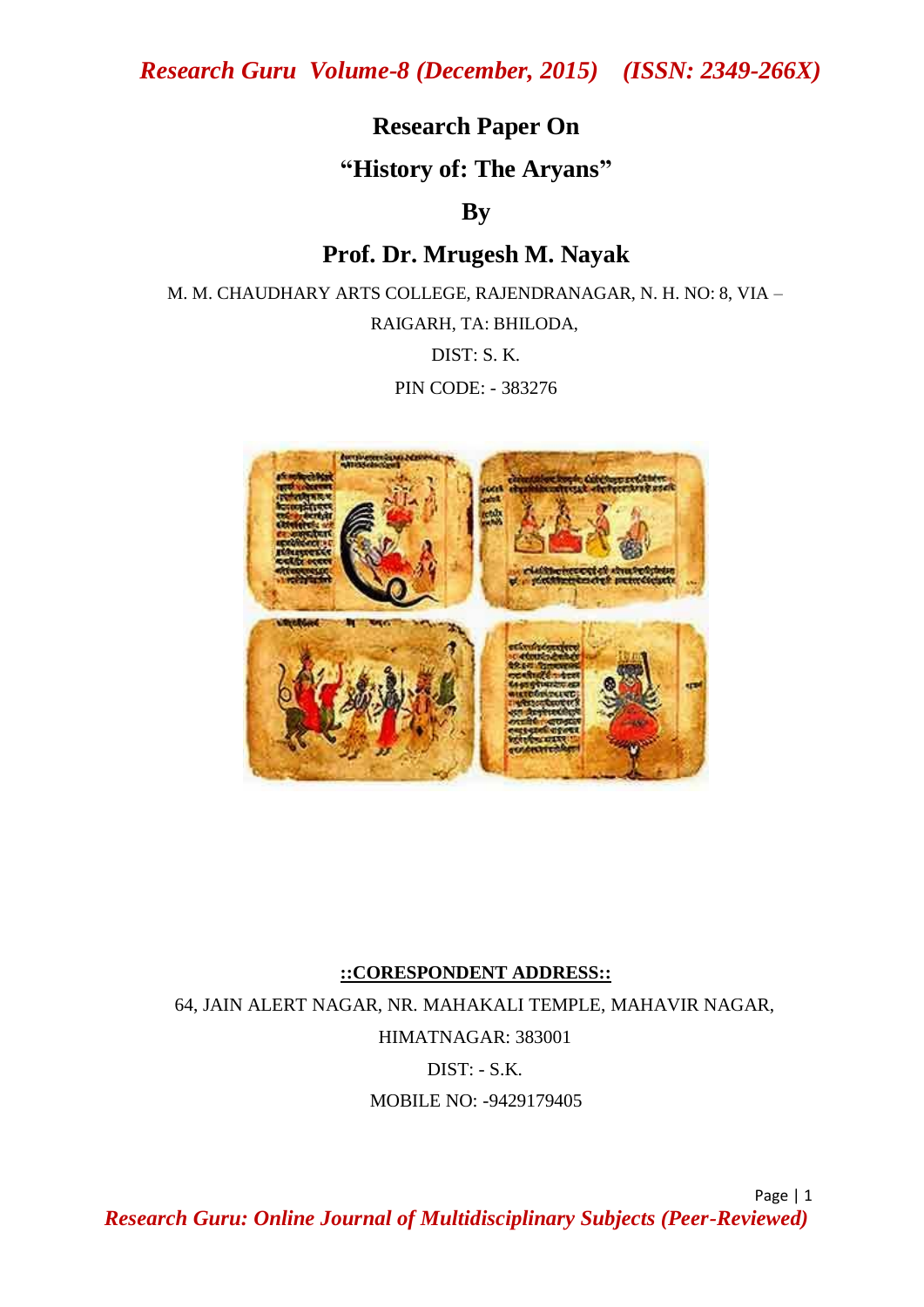#### **People: The Aryan**

THE word arya in Sanskrit, and from that language in most Indian tongues, means 'free-born', or 'of noble character', or a member of the three higher castes. The word, like so many others, changed its meaning through the centuries. Though used in later days as the equivalent of the formal term of respect 'Sir', it designated some special tribe or tribes as an ethnic group at the earliest stage. Most histories of India begin with these ancient Aryans. Some writers still maintain that the Indus people must have been Aryans, from the prejudice that every peak of Indian cultural achievement must have been Aryan. The hideous racial implication given to'Aryan' by the late Nazi regime and its official philosophy has increased the confusion. There is, naturally, some doubt as to whether there were really any Aryans at all, and if so what sort of people they may have been.

 The outstanding Aryan feature, the one characteristic that justifies the name for a large group of people, is a common family of languages. These important languages spread right across the Eurasian continent. Sanskrit,Latin, Greek were the classical Aryan languages. From Latin developed the Romance language group (Italian, Spanish, French, Rumanian, etc.) in southern Europe. In addition, the Teutonic (German, English, Swedish, etc.), the Slavic (Russian, Polish, etc.) are also sub-groups of the Aryan linguistic group. This is proved by comparison of words for many different objects as against the same terms in non-Aryan languages. Finnish,Hungarian, and Basque in Europe do not belong to the Aryan languages.

Hebrew and Arabic, though they may be derived from ancient cultures going back to Sumeria, are Semitic languages, not Aryan. A third considerable non-Aryan set is the Sino-Mongolian, which covers Chinese, Japanese, Tibetan, Mongolian, and many others; this group is culturally and historically most important, though not for India as such. The Indo Aryan languages are descended from Sanskrit. The earlier tongues thus derived were Pali,called also Magadhi from being spoken in Magadha, and various others generically called Prakrits. From them came the modern Hindi, Panjabi,Bengali, Maiithi, etc. However, there is a considerable and culturally important group of non-Aryan tongues in India of which the Dravidian languages include Tamil, Telugu, Kanarese, Malayalam, and Tulu; besides these there are the numerous but small tribal idioms which tell us a great deal about the primitive stages of Indian speech. They were sometimes grouped together as 'Austric', but the term is now recognised as meaningless, in view of the differences between Mundari, Oraon, Toda, etc. The main question is: Does the

Page | 2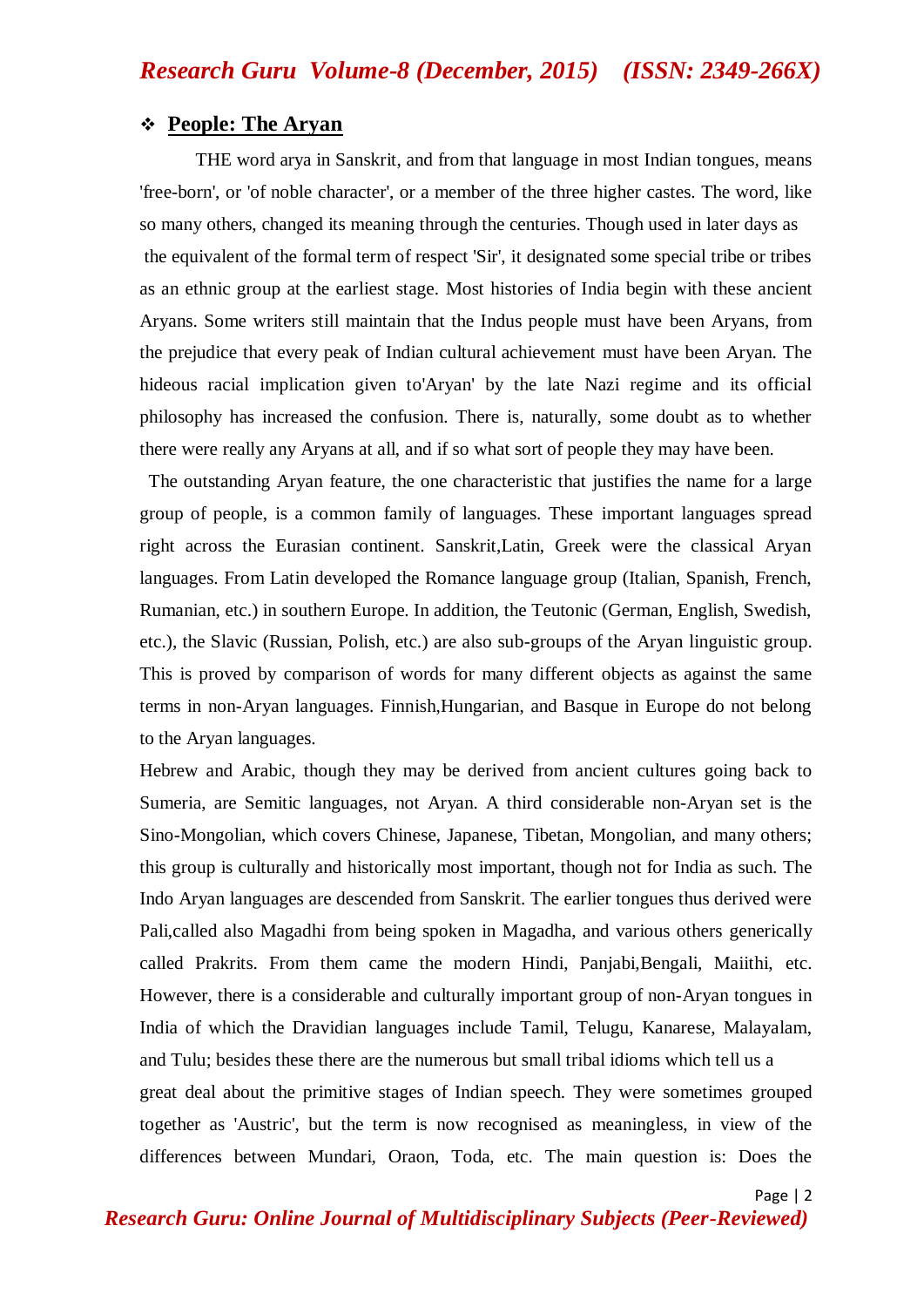community of language or a common origin for the group of languages justify the conclusion that there was an Aryan race or an Aryan people?



Figure: - The Rivers of Punjab and the upper reach of the Yamuna and the Gangas.

#### **Way of Life: The Aryans**

It may be stated as a general principle that a language cannot impose itself upon a large number of people who had a different speech, unless accompanied by a superior form of production. The Aryans could not have been a vast horde of invaders, because the land from which they came could not support a greater population than most of the civilised and cultivated regions they invaded. How did they impose themselves and their languages upon others? What was their main contribution to culture in the wider sense of the word? It is possible to say a great deal about the Aryans who afflicted India. The name Aryan is definitely justified for the Indo-Iranian people from the second millennium B.C. onwards by documentary and linguistic evidence. Their main source of food and measure of wealth was cattle, which they pastured across vast stretches of the continent. The horse, harnessed rather inefficiently to the chariot, gave them speed in tactical manoeuvre and superiority in battle. The structure of the Aryan tribe was patriarchal, the male being the dominant figure and holder of property in the tribe. The Aryan gods are overwhelmingly male too, but some goddesses were taken over from older, times or older people.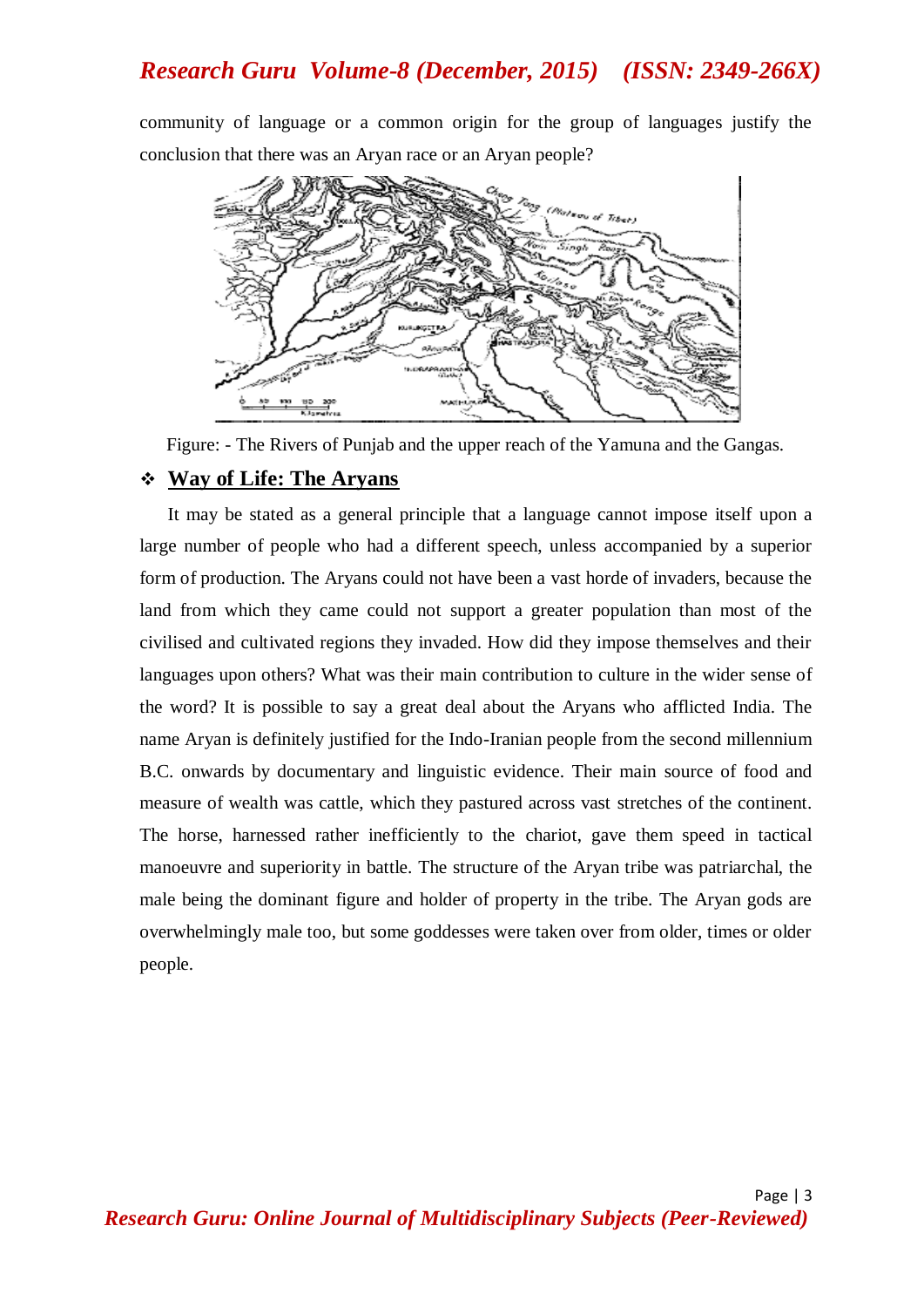

Taking the Rigveda as it stands, for lack of anything better, we have at least confirmation of the negative action, the ruin of the Indus cities. The principal Vedic god is Agni, the god of fire; more hymns are dedicated to him than to any other. Indra smashed the enemies of the Aryans, looted the 'treasure-houses of the godless'. The demons he killed are named: Sambara, Pipru, Arsasanas, Sushna (who may be a personification of the drought), and Namuci among others; many of these names sound un-Aryan. It is always difficult to separate Vedic myth from possible historic reality; rhetorical praise may or may not represent some military success on the battlefield. Were the women in Namuci's 'army' human or mother goddesses? Did the demon have two wives or does he represent the local god of two rivers seen so often on Mesopotamian seals? The Aryans had destroyed other urban cultures before coming to India. Indra wiped out the remnants of the Varasikhas at Hariyupiya on behalf of Abhyavartin Cayamana, an Aryan chief. The tribe destroyed was that of the Vricivats, whose front line of 130 panoplied warriors was shattered like an earthen pot by Indra on the Yavyavati (Ravi) river, the whole opposing army being ripped apart 'like old clothes'; the rest fled in terror. Such vigorous language describes some actual fight at Harappa, whether between two Aryan groups or between Aryans and non-Aryans. The pre-Aryans did have many stockades and fortified places, some seasonal ('for the autumn'), others strong enough to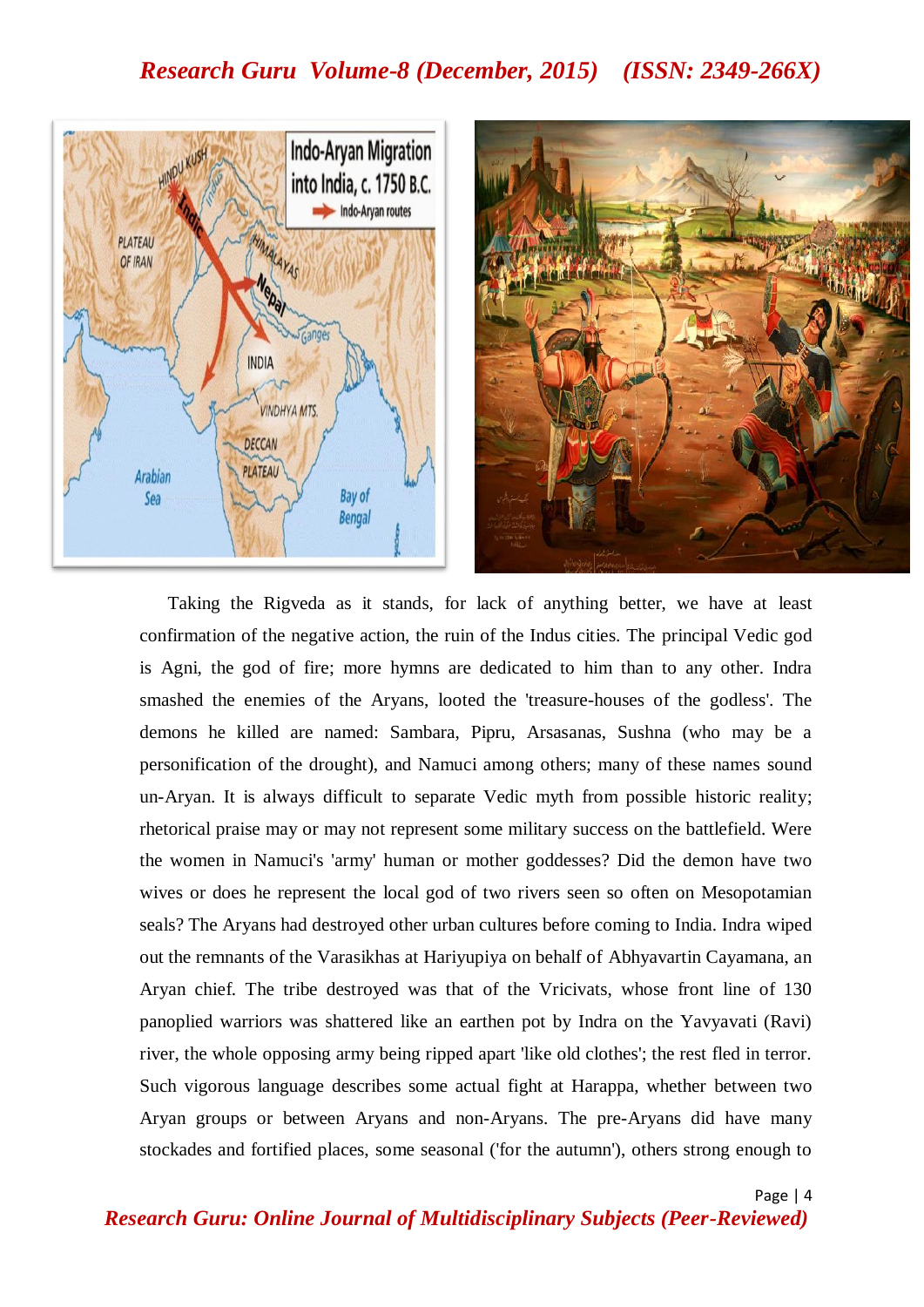be called 'brazen'. The enemies were dark (krishna, black) and short-nosed (anasas  $=$ noseless). Some of the teeming strong-places shattered by Indra are figuratively described as 'pregnant with black embryos'.

#### **Life after Rigveda: The Aryans**

Not all Aryans moved to the east, nor was the advance steady. It was not a simple matter of more Aryans entering India to push their predecessors farther ahead. As has been said, the Purus maintained them in the Punjab till the end of the fourth century B.C., though they had to send out colonies and branches; their original territory could support only a limited number of pastoral tribesmen. The southward expansion was restricted by desert. To the cast, near the Yamuna, lay increasingly heavy jungle which could not profitably be cleared without iron, except for a narrow strip on the low watershed between the Punjab and the Gangetic basin and another along the Himalayan foothills where lire could clear the shallow soil fairly well. Copper might be available from Rajasthan, but iron ores lie much farther away, at least the ores of grade high enough to be worked at profit. Mere knowledge of metallurgy and metals would not suffice; the main problem was to get at the mineral deposits.

The Yajurveda helps us draw some conclusions for the period 100-800 B.C.; the attached book, the Satapatha Brahmana, extends the information to, say, 600 B.C. No firm dates are known; we can only guess at the endless social and tribal variety.